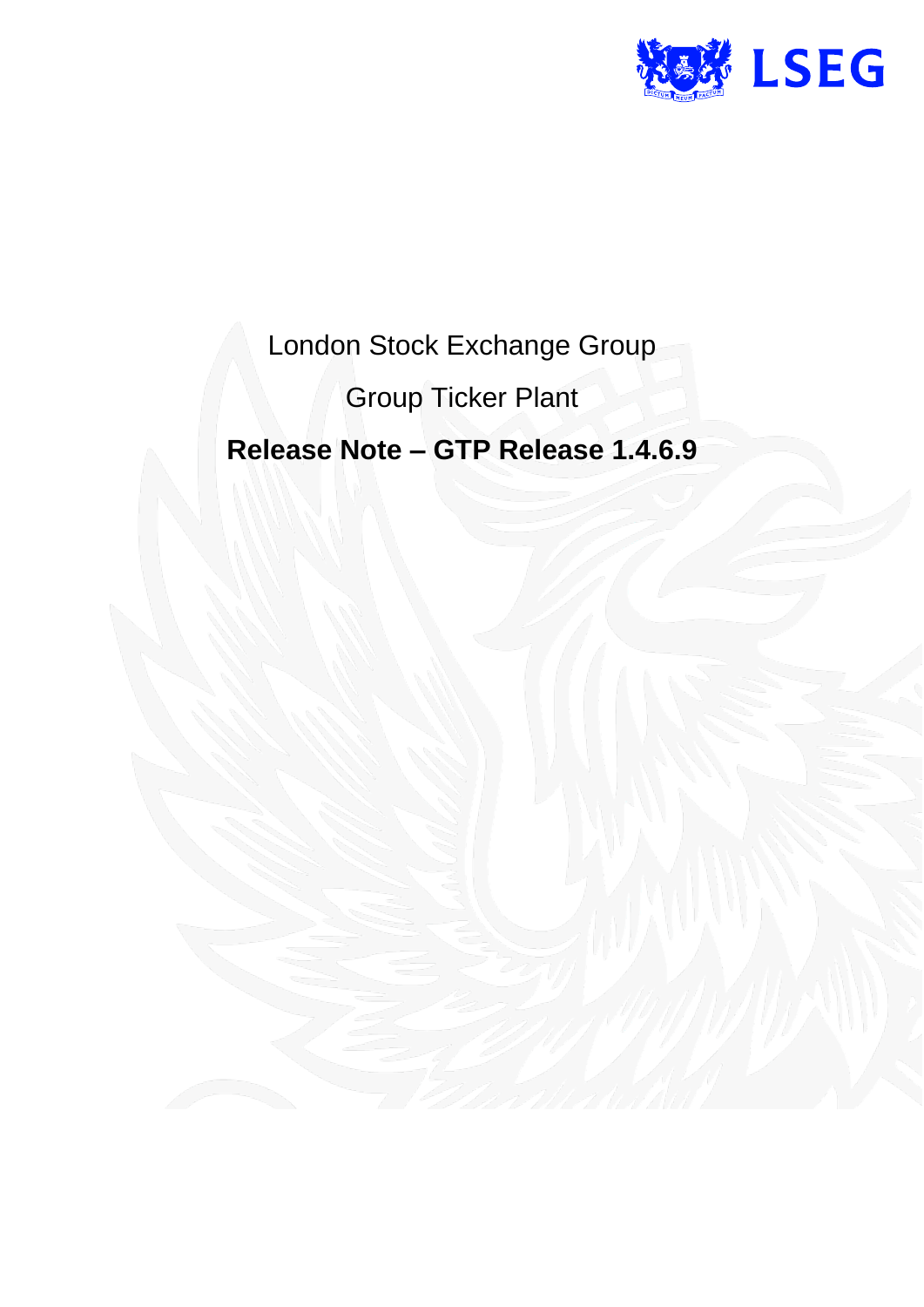

## **GTP Release 1.4.6.9**

Notable changes for GTP release 1.4.6.9 include the following. This release is expected to go-live for GTP's London instance in CDS on 04 November 2021 and in production on 11 December 2021.

Further details can be found in:

- GTP 001 Product Guide Issue v14.7
- GTP002 Technical Guide Issue v20.8
- GTP 003 Statistics Guide Issue v10.10

versions or greater available on the Group Ticker Plant project web page.

For more information on Production and CDS release dates, please contact Technical Account Management team a[t londonTAM@lseg.com](mailto:londonTAM@lseg.com)

### **1. BTF Trades for Turquoise**

Turquoise will facilitate the matching, clearing and settlement of Block Crosses, or BTF Trades (bilaterally agreed trades), for trade sizes larger than the Large in Scale thresholds priced at a premium or discount to prevailing Market Price. These trades will be centrally cleared.

GTP will publish these trades on its core feeds for Turquoise (not available for Turquoise Europe) as well as on the MiFID II Compliant feed, with the relevant MiFID II flags and MMT enumerations. GTP will generate statistics for the trades as stated on the statistics guide, as well as support cancellations for these trades.

#### **2. Turquoise End of Session Status messages for Lit and Plato Lit Auctions Order Books**

The Turquoise market data feeds will send the 'end of session' messages for Frequent Transparent Auctions on Turquoise Plato Lit Auctions™ and Regular Trading on Turquoise Lit™ Order Books on both Turquoise and Turquoise Europe at 16:30, as at this time the last session for the day has ended for these order books. A 'Market Close' message is sent as usual at 16:45 to state the close of Turquoise and Turquoise Europe MTFs for the day.

#### **3. Analytics Service**

The Analytics Service is intended to provide additional statistics related to order book activity. With this release the service ends each day at the Market Close for each respective venue (LSE, Turquoise and Turquoise Europe).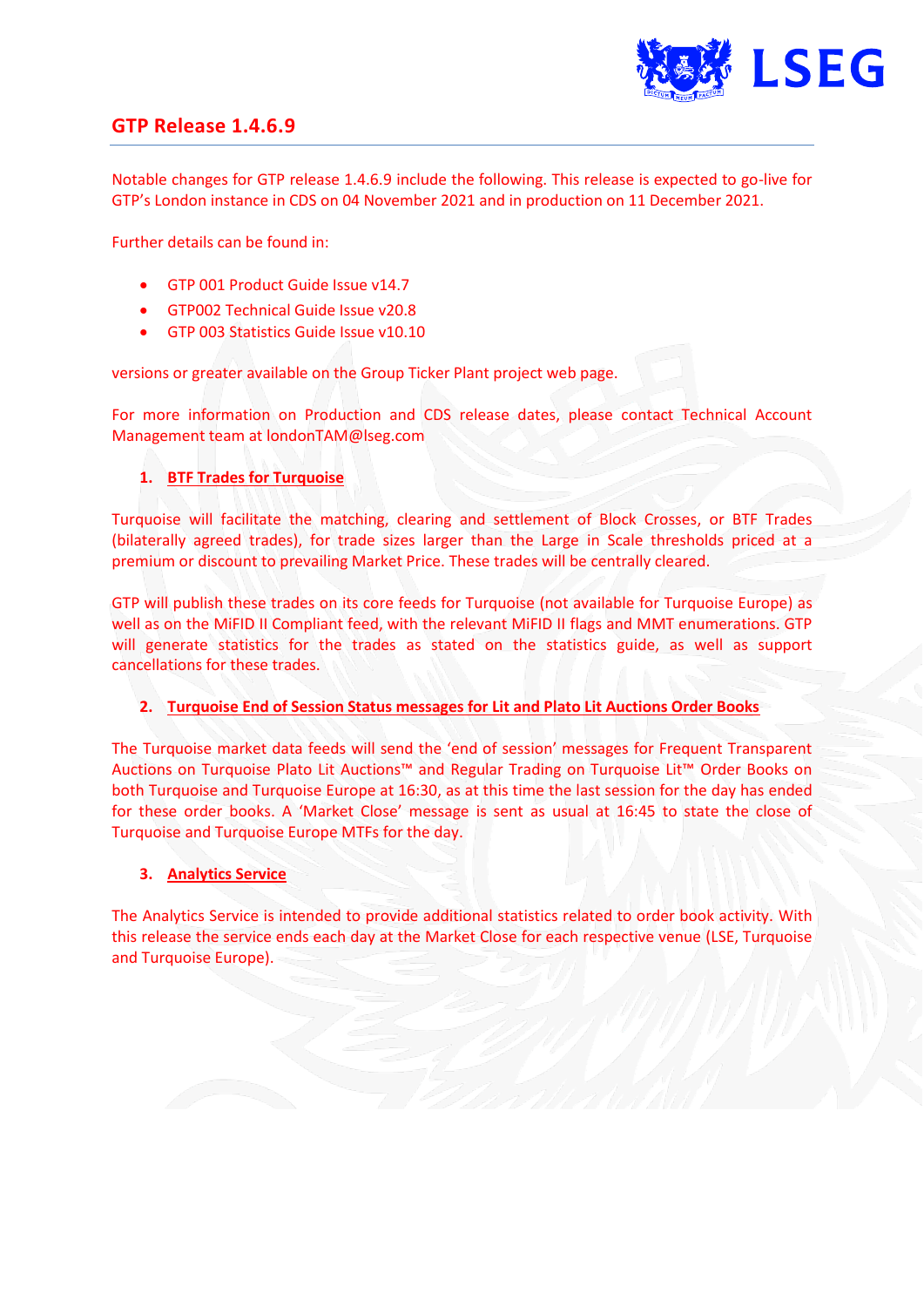

# **Log of Known Issues – 1.4.6.9**

All issues present in 1.4.6.9; inclusive of past issues found in previous releases and new issues found in Release 1.4.6.9.

| <b>New in Release</b><br>1.4.6.6 | <b>Issue</b><br>Identifier | <b>Title</b>                                                                                                           | <b>Venues</b><br><b>Affected</b> | <b>Description</b>                                                                                                                                                                                                                                                                                                                                                                                                                                                                                                                                                                                                           |
|----------------------------------|----------------------------|------------------------------------------------------------------------------------------------------------------------|----------------------------------|------------------------------------------------------------------------------------------------------------------------------------------------------------------------------------------------------------------------------------------------------------------------------------------------------------------------------------------------------------------------------------------------------------------------------------------------------------------------------------------------------------------------------------------------------------------------------------------------------------------------------|
| No                               | GTP-12663                  | GTP<br>republishes<br>all<br>data<br>the<br>via<br>TRADEcho<br><b>SI</b><br>Quote<br>Channels after<br>failover to SDC | TRADEcho                         | After SDC Invocation, the SI Quotes<br>Order Book is replayed to clients<br>starting from the beginning of the<br>these<br>day,<br>and<br>be<br>may<br>Add/Delete/Modify Orders based on<br>the previous activity on the day for<br>the SI Quote Order Book.<br>This is<br>followed by Realtime updates to the<br>Order Book. Due to the incremental<br>approach to re-building Order Book,<br>the current SI Quote Order Book<br>state is established after some time<br>following SDC Invocation due to<br>replaying all updates to the Order<br>Book picture, instead of providing a<br>snapshot of the current position. |
| No                               | GTP-9306                   | Incorrect<br>rounding<br>on<br>Notional<br>Amount                                                                      | <b>LSE</b>                       | MiFID Trade and MiFID Cross Trade<br>messages are incorrectly rounding<br>to 3 decimal places instead of 4                                                                                                                                                                                                                                                                                                                                                                                                                                                                                                                   |
| No                               | GTP-9056                   | Trade<br><b>MiFID</b><br>does<br>Report<br>publish<br>not<br>negative values                                           | TRADEcho                         | 'Quantity in Measurement Unit'<br>field on the MiFID Trade report does<br>not support negative values                                                                                                                                                                                                                                                                                                                                                                                                                                                                                                                        |
| No                               | GTP-8585                   | <b>Statistics</b><br>Snapshot<br>Requests                                                                              | Turquoise                        | Statistic Snapshot requests targeting<br>Turquoise Lit Auctions venue which<br>are initiated during or shortly after<br>the auction period, may<br>return<br>inconsistent<br>'Auction<br>Type'<br>information.                                                                                                                                                                                                                                                                                                                                                                                                               |
| No                               | GTP-8443                   | MiFID II Trade<br>and<br>Cross<br>MiFID II Trade<br>Report<br>message<br>contains<br>incorrect<br>default values       | TRADEcho                         | Quantity in Unit Measurement and<br>Notional Value fields defaults to '0'<br>and spaces rather than just spaces.                                                                                                                                                                                                                                                                                                                                                                                                                                                                                                             |